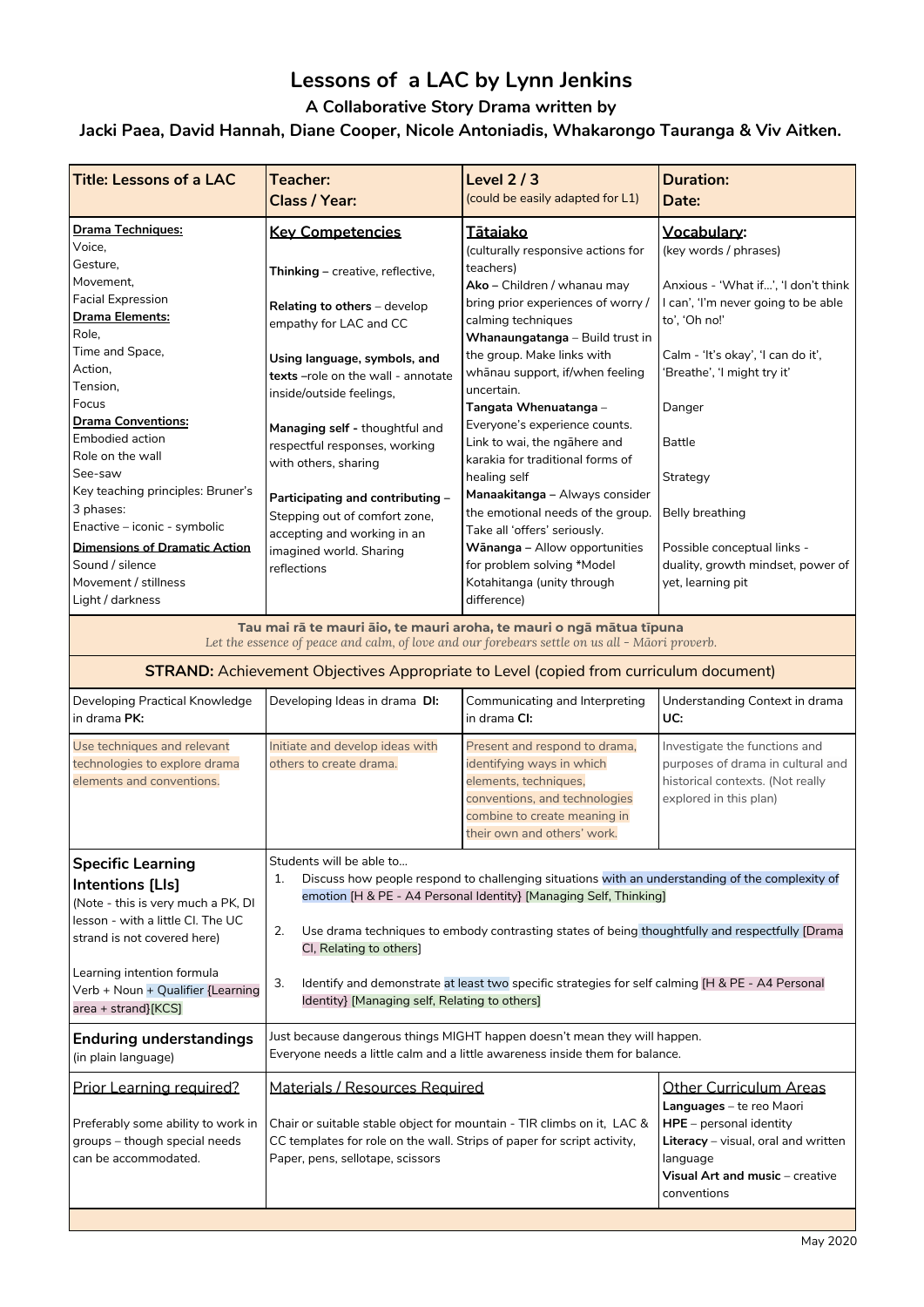**Before teaching, consider:** What are the kids doing? How are they going to do it? What will you, as the teacher say?

**Key moment of tension to be explored in the story:** Battle between Little Anxious Creatures and Curly Calmster > anxiety vs calm

| Time / Learning Intention: Session 1                                                                                                       |                                                                                                                                                                                                                                                                                                                                                                                                                                                                                                                                                                                                                                                                                                                                                                                                             |                                                                                                                                               |  |
|--------------------------------------------------------------------------------------------------------------------------------------------|-------------------------------------------------------------------------------------------------------------------------------------------------------------------------------------------------------------------------------------------------------------------------------------------------------------------------------------------------------------------------------------------------------------------------------------------------------------------------------------------------------------------------------------------------------------------------------------------------------------------------------------------------------------------------------------------------------------------------------------------------------------------------------------------------------------|-----------------------------------------------------------------------------------------------------------------------------------------------|--|
| <b>Teaching steps</b>                                                                                                                      | Teaching 'script' / key questions                                                                                                                                                                                                                                                                                                                                                                                                                                                                                                                                                                                                                                                                                                                                                                           | <b>Organisation of group:</b>                                                                                                                 |  |
| LI<br><b>Discuss how people</b><br>respond to challenging<br>situations with an<br>understanding of the<br>complexity of emotion<br>Focus: | Teacher script<br>Over the last 6 weeks, we have been through some different and<br>sometimes difficult times, haven't we? Sometimes I have felt like there are<br>two different creatures battling inside me. Occasionally I feel like I have a<br>little anxious creature inside of me that causes me to worry and then<br>sometimes I feel like there is a Curly Calmster creature inside of me,<br>helping me to feel relaxed and happy. I wonder why that is? Why do you<br>think that might be?                                                                                                                                                                                                                                                                                                       | Think about: space / safety<br>issues / management notes<br>etc<br>Initially grouped on mat or<br>comfortable listening /<br>viewing position |  |
| Lesson Hook                                                                                                                                | Think, pair, share<br>I'm not the only one that has wondered about these feelings. Sometimes I<br>feel worried and I want to be calm and sometimes I feel too laid back and I<br>need to be more aware of what's going on around me.<br>Lynn Jenkins is also one of these people. She's thought about this a lot<br>and wrote a book called Lessons of a LAC that I'm going to share with<br>you.<br>Read up to page 5 - The LACs and Calmsters have always battled. They<br>take their battles very seriously because when one wins, the other Shrinks.<br>Teacher says:<br>What did you notice about the story? (Could annotate the story - a copy of the<br>page)<br>What ways do you think a LAC might win the battle?<br>What ways do you think a CC might win the battle?<br>What else do you notice? | Copy of book required -<br>see APPENDIX A                                                                                                     |  |

| Time / Learning Intention: Session 2 (you may wish to break this into two parts depending on time) |                                                                                                                                                                                                                                                                                                                                                                                                                              |                                                                 |
|----------------------------------------------------------------------------------------------------|------------------------------------------------------------------------------------------------------------------------------------------------------------------------------------------------------------------------------------------------------------------------------------------------------------------------------------------------------------------------------------------------------------------------------|-----------------------------------------------------------------|
| <b>Teaching steps</b>                                                                              | Teaching 'script' / key questions                                                                                                                                                                                                                                                                                                                                                                                            | <b>Organisation of group:</b>                                   |
| LI.2<br>Use drama techniques to<br>embody contrasting<br>states of being                           | <b>Facilitator voice:</b><br>As you can imagine growing up in Loppy's village was quite different to<br>growing up in the Calmsters' village.                                                                                                                                                                                                                                                                                | Think about: space / safety<br>issues / management notes<br>etc |
| thoughtfully and<br>respectfully.<br>Focus:<br>Facilitator voice                                   | <b>Teacher voice</b><br>Let's find a space in the room and be a LAC. Move around the space, what<br>might your body be doing as you move? Think about your facial<br>expression? How might you show others what you're feeling as you move<br>around the space in your LAC body?                                                                                                                                             | Open space,<br>keep our distance from<br>others                 |
| Embodied action<br>Role on wall - iconic /<br>symbolic<br>NB: Rāwiri Hindle > BE                   | Imagine you are (share a selection of scenarios for the children to embody)<br>POSSIBLE SCENARIOS<br>As you go to get your book out of the book box and a cockroach scurries out<br>You're at the beach and all of a sudden you find that you've been dragged a<br>$\bullet$<br>bit further out than you expected<br>Playing in the playground,<br>Climbing trees and your friends want you to go higher - past the red line |                                                                 |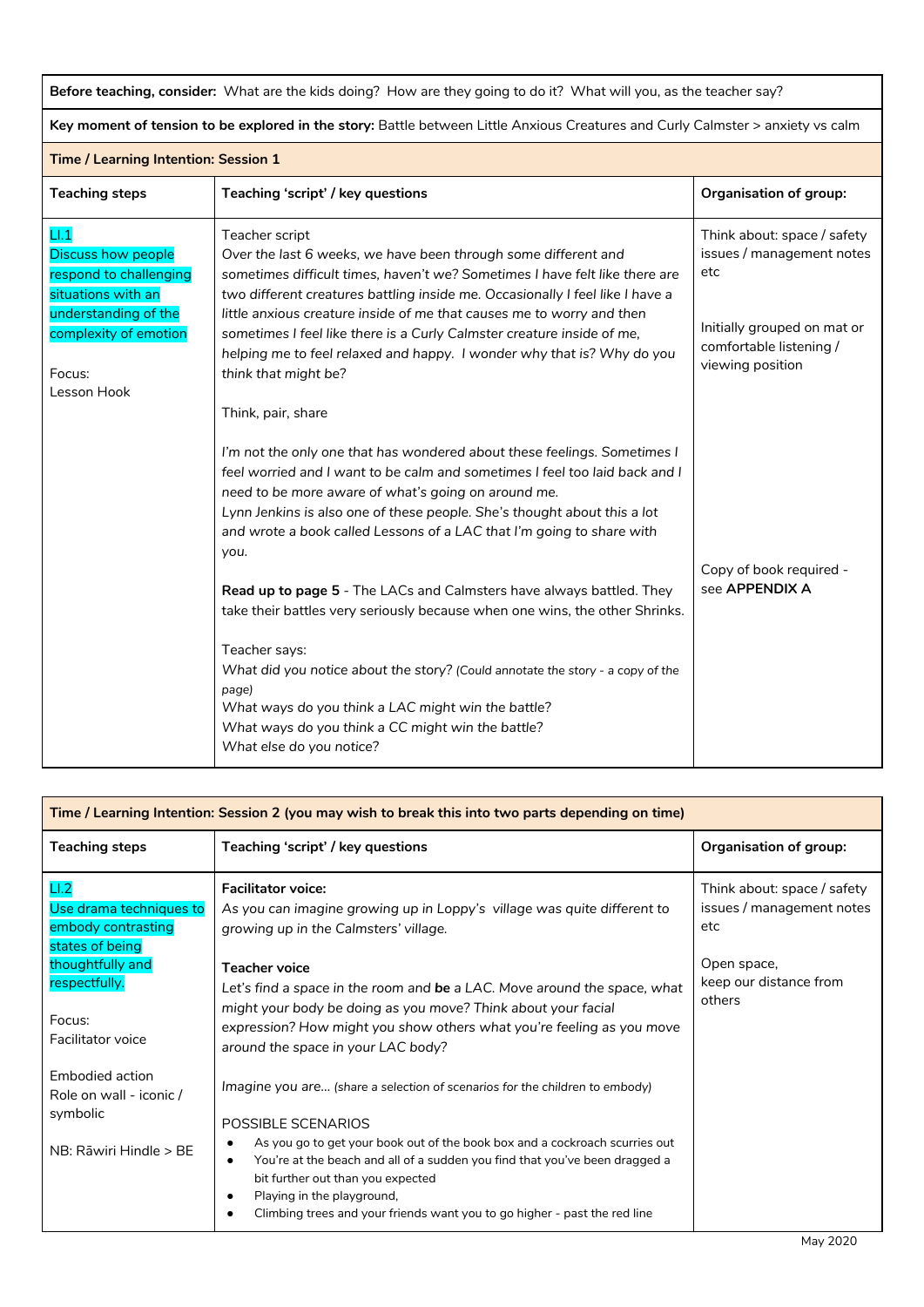| In a shopping mall and you stay behind to look at something on the shelf - all<br>$\bullet$<br>of a sudden everyone else has carried on and you're a bit lost<br>Doing forward rolls<br>٠<br>Get stuck on a hard maths problem/sitting a test at school<br>$\bullet$<br>Teacher says<br>I could see you thinking and moving your body thoughtfully and<br>respectfully when you were a LAC. We'll step out of our LAC body, give<br>ourselves a shake and get ready to try something else.<br>Find a different space in the room and let's be a Calmster. Move around<br>the space, what might your body be doing as you move? Think about your<br>facial expression? How might you show others what you're feeling as you<br>move around the space in your Calmster body?<br>Teacher noticesdeep breaths, serene smiles, calm thoughts |                                                                                                                                  |
|-----------------------------------------------------------------------------------------------------------------------------------------------------------------------------------------------------------------------------------------------------------------------------------------------------------------------------------------------------------------------------------------------------------------------------------------------------------------------------------------------------------------------------------------------------------------------------------------------------------------------------------------------------------------------------------------------------------------------------------------------------------------------------------------------------------------------------------------|----------------------------------------------------------------------------------------------------------------------------------|
| Enact same / similar scenarios as above.<br>Role on the Wall - Iconic / Symbolic<br>Split class in half - half are going to be the LAC and half will be the CC.<br>Then break into smaller groups of about 3 or 4 to look at the shape of the<br>LAC and CC. Inside the shape write down and draw all the things you<br>think are happening inside the LAC (their personality, their behaviours),<br>outside the shape draw or write what the LAC might look like? What are<br>their physical mannerisms? What can you see them doing (outside)? What<br>might they be feeling (inside)?                                                                                                                                                                                                                                                | Image of LAC's & CC<br>required, pens, sellotape /<br>pins / blu tack for sticking<br>up images when finished.<br>See Appendix B |
| See-Saw: In a moment, we're going to ask you to swap characters, be a<br>LAC or a CC and share the answers written on the character you get<br>given. SO if you wrote inside/outside words as a Curly Calmster, you're<br>actually going to use the answers on the LAC's sheet and respond as a<br>LAC. If you were a LAC, you're going to use the answers on the CC's<br>sheet and respond as a CC, to share back how you feel on the inside.<br>Think about your voice, body language/actions when you respond.<br>Embody the character - be the character<br>Scenarios:<br>You've been asked to stand up in assembly and speak<br>You see someone in the playground getting picked on                                                                                                                                                |                                                                                                                                  |

| Time / Learning Intention: Session 3                                                              |                                                                                                                                                                                                                                                                                                           |                                                                 |
|---------------------------------------------------------------------------------------------------|-----------------------------------------------------------------------------------------------------------------------------------------------------------------------------------------------------------------------------------------------------------------------------------------------------------|-----------------------------------------------------------------|
| <b>Teaching steps</b>                                                                             | Teaching 'script' / key questions                                                                                                                                                                                                                                                                         | Organisation of group:                                          |
| $\sqcup.3$<br>Identify and<br>demonstrate at least two<br>specific strategies for<br>self calming | <b>Facilitator voice:</b><br>When we were last together we met Loppy the LAC and Curly Calmster.<br>Loppy and Curly came from two very different villages and they had been<br>raised to look at the world in two quite different ways. Let's step back into<br>our story and see what they're up to now. | Think about: space / safety<br>issues / management notes<br>etc |
| Focus:<br><b>Facilitator voice</b><br>Narrator voice<br><b>TIR</b>                                | Teacher text / script:<br><b>Facili-rator's voice:</b> One day, Loppy climbed to the top of the big<br>mountain and took out his binoculars.                                                                                                                                                              |                                                                 |
| Role on wall - iconic /<br>symbolic<br>6 Dimensions of<br>dramatic action                         | <b>Narrator Voice:</b> Loppy's walk begins on the dark side of the mountain.<br>The light, cresting on top of the peak, streams down on the Calmster's<br>village. Loppy moves through the mist, which lies thick and still over the                                                                      |                                                                 |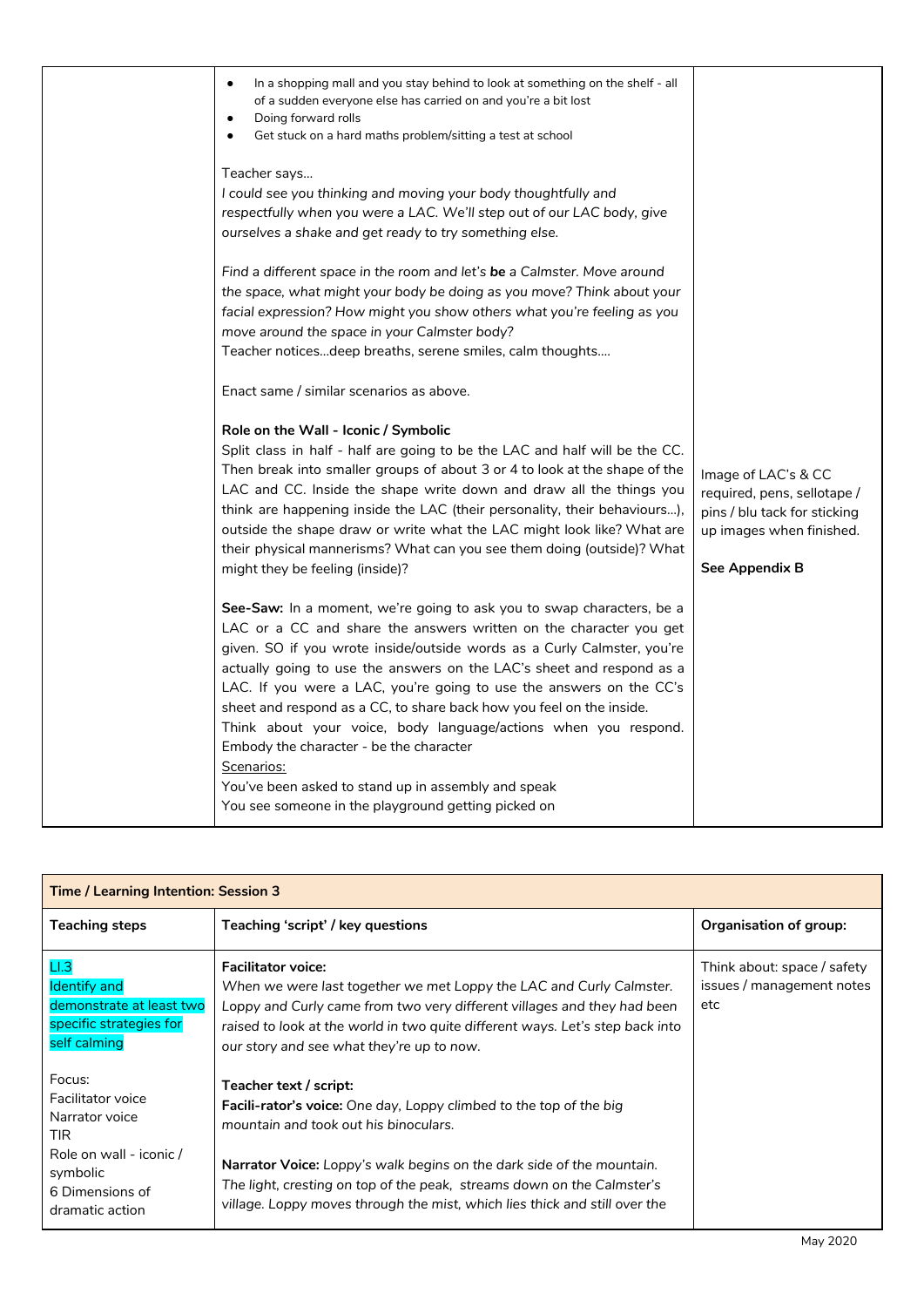| Option A - script<br>Option B - embodied<br>action | ground. He moves uphill. From the silence of the mist, Loppy hears the<br>merry sounds of Calmsters bubbling up the hillside. (Could add further<br>imagery to your script here e.g. dark shadows, peaks behind peaks)                                                                                                                                                                                                                                                                                                              |                                                                                                               |
|----------------------------------------------------|-------------------------------------------------------------------------------------------------------------------------------------------------------------------------------------------------------------------------------------------------------------------------------------------------------------------------------------------------------------------------------------------------------------------------------------------------------------------------------------------------------------------------------------|---------------------------------------------------------------------------------------------------------------|
|                                                    | Teacher In Role (TIR): Walks over to the chair, looks around, climbs the<br>mountain and stands up. TIR looks through the binoculars, looks around,<br>clutches his heart, generally acting anxious. No words spoken.                                                                                                                                                                                                                                                                                                               | Children positioned so they<br>can clearly see the chair<br>(mountain prop)                                   |
|                                                    | Teacher steps out of role (move away from the chair)<br>→ What did you notice? Talk with the person beside you.<br>Share as a class<br>$\rightarrow$<br>→ What do you think might be happening here?<br>→ What did you notice about Loppy's body language?<br>→ I wonder if we might need some more information?                                                                                                                                                                                                                    | Enough space for the<br>teacher to move away from<br>the mountain - step out of<br>role.                      |
|                                                    | Read or narrate up to the page: "Oh no, Curly is floating up towards me"                                                                                                                                                                                                                                                                                                                                                                                                                                                            | Copy of book required                                                                                         |
|                                                    | <b>Ask the questions:</b><br>Why do they have to battle? Isn't there a benefit to having both? Could<br>they learn from each other? What are the skills and attributes that each<br>brings to the situation?                                                                                                                                                                                                                                                                                                                        |                                                                                                               |
|                                                    | Role on the wall of LAC and Calmster:<br>What are the strengths (and weaknesses) of each<br>We could put them inside the outline of a person and/or within the heart<br>or tummy (?) to make it clear that these creatures exist inside a person.<br>When can we call on them? When might they get in the way?                                                                                                                                                                                                                      | Large sheet of paper to<br>outline a person, pens, felts                                                      |
|                                                    | If only we could get them to stop for a minute and learn from each other.                                                                                                                                                                                                                                                                                                                                                                                                                                                           |                                                                                                               |
|                                                    | Play with what they'd need to say to each other 1. Imagine<br>a)<br>things the Calmster could say to Loppy to reassure him 2. Write<br>words/phrases on strips of paper 1 of each (half calmster and<br>half LAC) what might you say as an LAC or a Calmster. 3.<br>Combine the strips of paper from each side (LAC & CC) in groups<br>to make a script of the interaction between Loppy and Curly<br>Calmster) Extra - Explore synonyms for some of the words you<br>have chosen. Adding layers of detail to the Role on the Wall. | 4 Strips of paper per pair<br>pens<br>Combine pairs to form a<br>larger group (8 strips) to<br>create script. |
|                                                    | Could go straight to the book. Back to book - read and 'enact' -<br>b)<br>practice the words (Practice Calmster's strategies for LAC to help<br>him out). Then create the learning that happens the other way -<br>what can LAC's teach the Calmster? (Flip it so that LAC teaches<br>the Calmster when it's needed to be a little bit more cautious)                                                                                                                                                                               | Copy of book required<br>Space to enact words<br>iPad to take photo / video                                   |
|                                                    | Read to the end of the book.                                                                                                                                                                                                                                                                                                                                                                                                                                                                                                        |                                                                                                               |
|                                                    | <b>OPTIONS:</b><br>0R                                                                                                                                                                                                                                                                                                                                                                                                                                                                                                               |                                                                                                               |

| <b>Time / Learning Intention: Session 4</b> |                                                                     |                                                          |
|---------------------------------------------|---------------------------------------------------------------------|----------------------------------------------------------|
| <b>Teaching steps</b>                       | Teaching 'script' / key questions                                   | Organisation of group:                                   |
| L1.1<br>Discuss how people                  | <b>Discuss</b>                                                      | Think about: space / safety<br>issues / management notes |
| respond to challenging                      | <b>Critical reflection:</b>                                         | etc                                                      |
| situations with an                          | What did our drama explorations tell us about how people are? [LI1] | Options to                                               |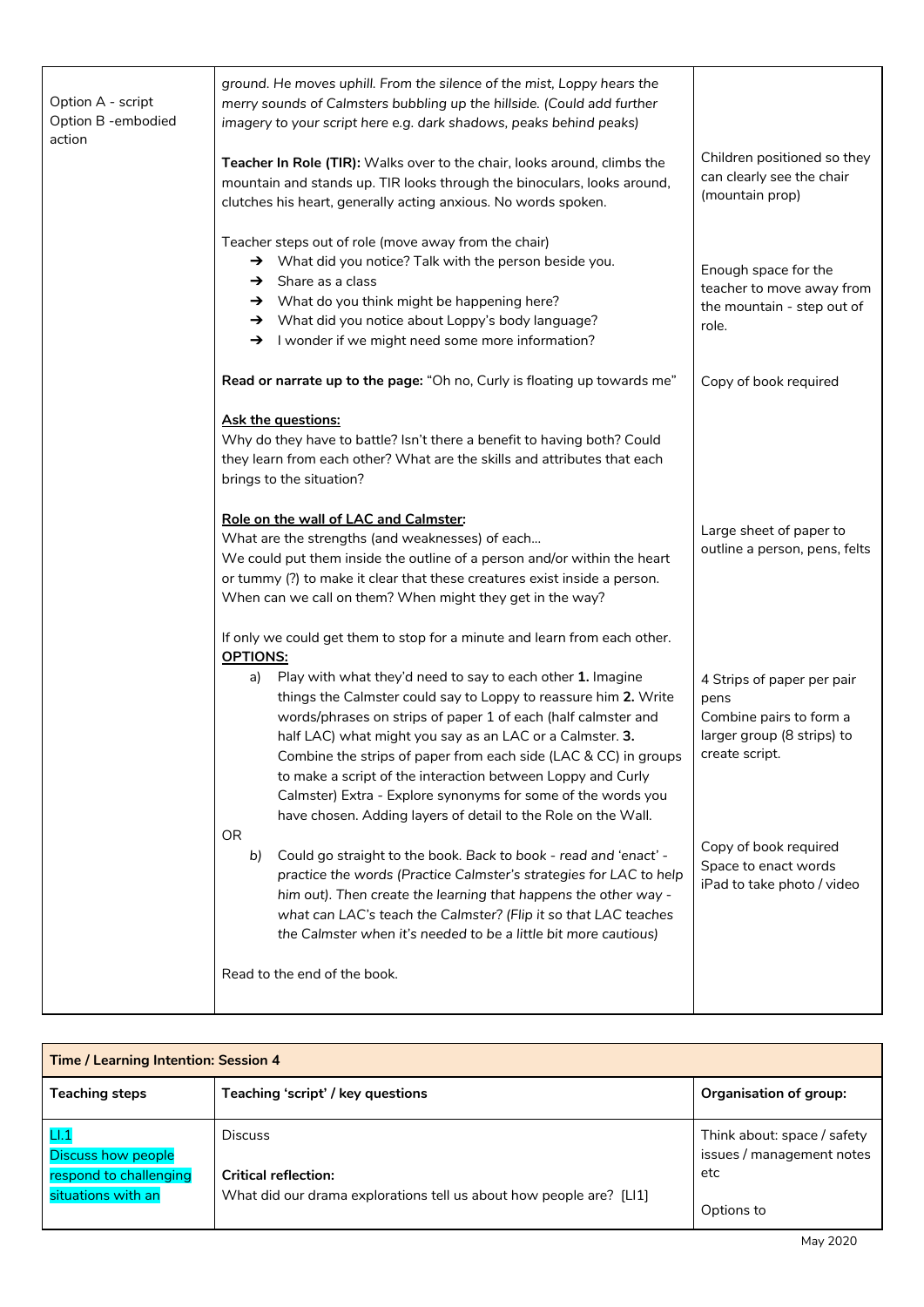| understanding of the     | What can we take away from this for our own lives?                         | - kōrero                 |
|--------------------------|----------------------------------------------------------------------------|--------------------------|
| complexity of emotion    | Whose perspectives did we hear today?                                      | - record discussion      |
|                          | Whose point of view was not included?                                      | - offer reflection sheet |
| LI.2                     | Where was the power – visible, invisible and systemic?                     |                          |
| Use drama techniques to  | What assumptions did we make in our drama?                                 |                          |
| embody contrasting       |                                                                            |                          |
| states of being          | Informal assessment of LIs                                                 |                          |
| thoughtfully and         | How did we use drama techniques today?                                     |                          |
| respectfully.            | Who did you see doing that in a particularly thoughtful and respectful way |                          |
|                          | (peer assessment LI2)                                                      |                          |
| $\sqcup.3$               | Can you Identify and demonstrate at least two specific strategies you      |                          |
| <b>Identify</b> and      | could use to calm down when you are stressed? (LI3)                        |                          |
| demonstrate at least two |                                                                            |                          |
| specific strategies for  |                                                                            |                          |
| self calming             | <b>Follow up</b> - visit the author's website, watch clips etc.            |                          |
| Focus:                   | https://www.lessonsofalac.com/for-teachers.html                            |                          |
| Assessment               |                                                                            |                          |
|                          |                                                                            |                          |
|                          |                                                                            |                          |
|                          |                                                                            |                          |
|                          |                                                                            |                          |

## **Appendix A**

Mrs Mackie reads ["Lessons](https://www.youtube.com/watch?v=6xoTCaX3bsE) of an LAC"

Lessons of a LAC - [Slideshow](https://docs.google.com/presentation/d/1GFrIfEWjkEdfvkAQiMzBLMJpOQL7rCtLBLGt1SqqDmI/edit#slide=id.g77e2d2f5fc_0_86) - not for use outside school - planning tool only, copies of the book are in our school library and Whakarongo has a personal copy that she is happy to share with you.

### **Appendix B**

**Loppy LAC**





**Curly Calmster**